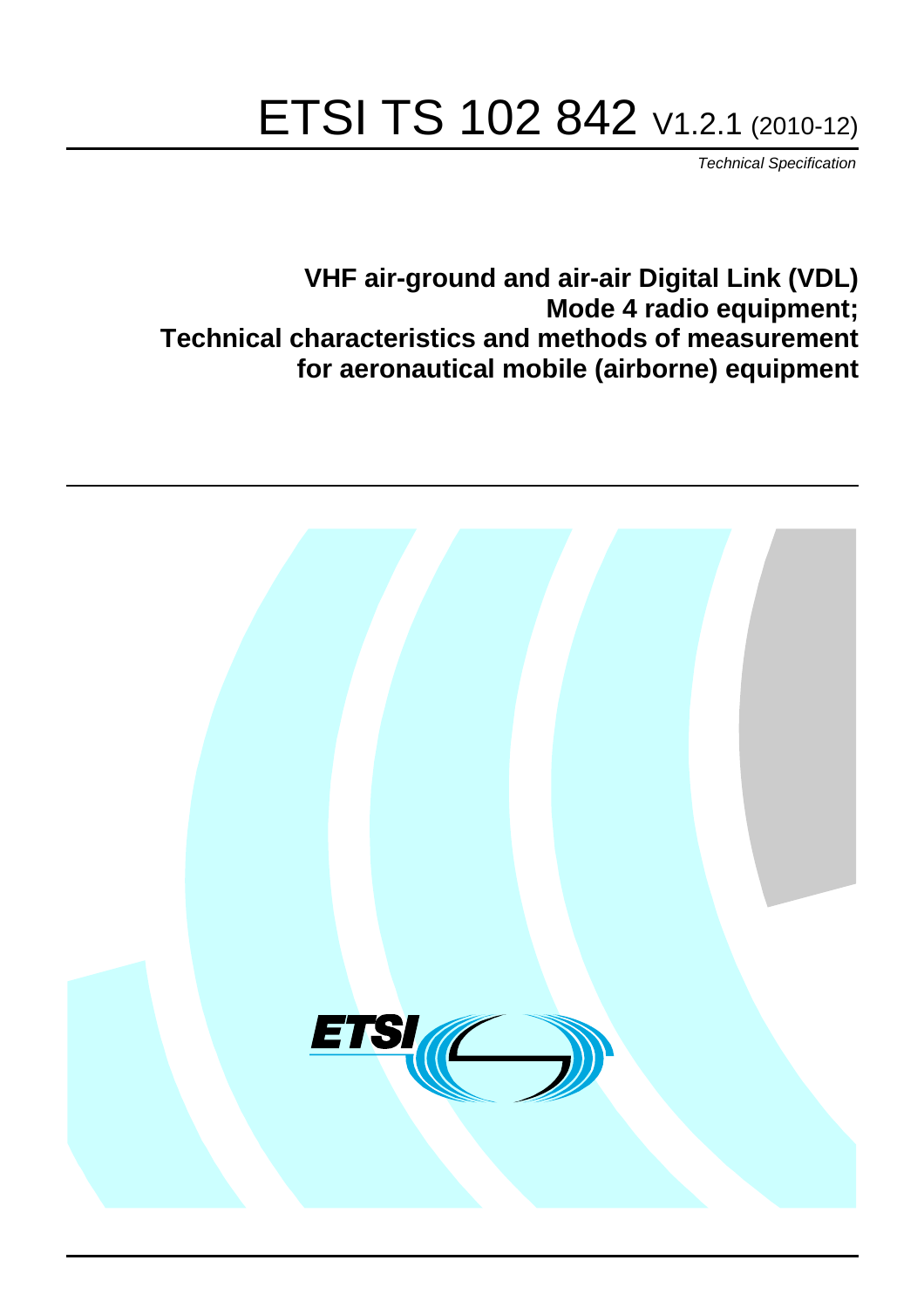Reference RTS/AERO-00008

Keywords aeronautical, digital, radio, testing, VHF

#### *ETSI*

#### 650 Route des Lucioles F-06921 Sophia Antipolis Cedex - FRANCE

Tel.: +33 4 92 94 42 00 Fax: +33 4 93 65 47 16

Siret N° 348 623 562 00017 - NAF 742 C Association à but non lucratif enregistrée à la Sous-Préfecture de Grasse (06) N° 7803/88

#### *Important notice*

Individual copies of the present document can be downloaded from: [http://www.etsi.org](http://www.etsi.org/)

The present document may be made available in more than one electronic version or in print. In any case of existing or perceived difference in contents between such versions, the reference version is the Portable Document Format (PDF). In case of dispute, the reference shall be the printing on ETSI printers of the PDF version kept on a specific network drive within ETSI Secretariat.

Users of the present document should be aware that the document may be subject to revision or change of status. Information on the current status of this and other ETSI documents is available at <http://portal.etsi.org/tb/status/status.asp>

If you find errors in the present document, please send your comment to one of the following services: [http://portal.etsi.org/chaircor/ETSI\\_support.asp](http://portal.etsi.org/chaircor/ETSI_support.asp)

#### *Copyright Notification*

No part may be reproduced except as authorized by written permission. The copyright and the foregoing restriction extend to reproduction in all media.

> © European Telecommunications Standards Institute 2010. All rights reserved.

**DECT**TM, **PLUGTESTS**TM, **UMTS**TM, **TIPHON**TM, the TIPHON logo and the ETSI logo are Trade Marks of ETSI registered for the benefit of its Members.

**3GPP**TM is a Trade Mark of ETSI registered for the benefit of its Members and of the 3GPP Organizational Partners. **LTE**™ is a Trade Mark of ETSI currently being registered

for the benefit of its Members and of the 3GPP Organizational Partners.

**GSM**® and the GSM logo are Trade Marks registered and owned by the GSM Association.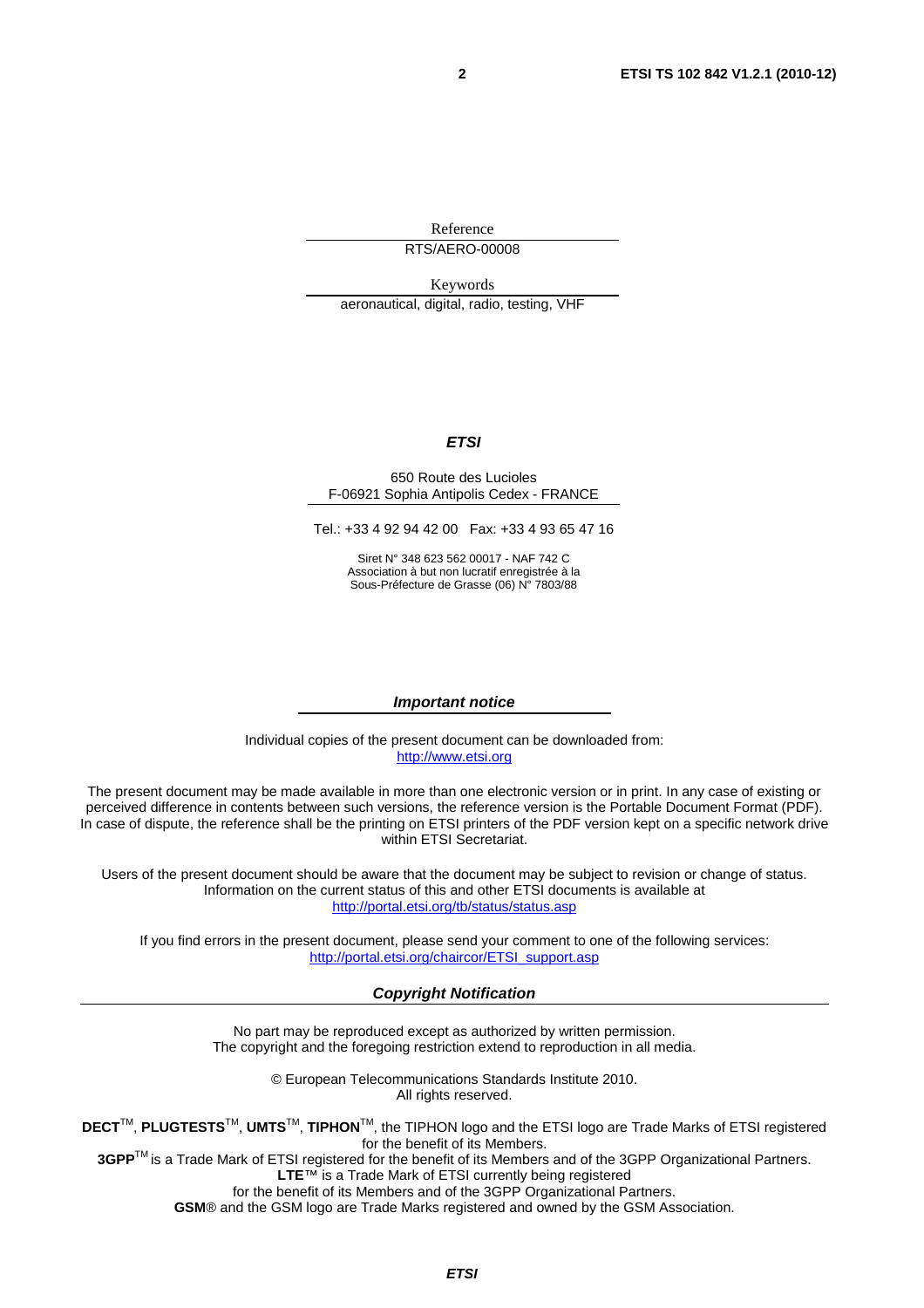## Contents

| -1                            |  |
|-------------------------------|--|
| 2                             |  |
| 2.1                           |  |
| 2.2                           |  |
| 3                             |  |
| 3.1                           |  |
| 3.1.1                         |  |
| 3.1.2                         |  |
| 3.1.3                         |  |
| 3.2                           |  |
| $\overline{4}$                |  |
| 4.1                           |  |
| 4.2                           |  |
| 4.3                           |  |
| $5\overline{)}$               |  |
| 5.1                           |  |
| <b>Annex A (informative):</b> |  |
|                               |  |

 $\overline{\mathbf{3}}$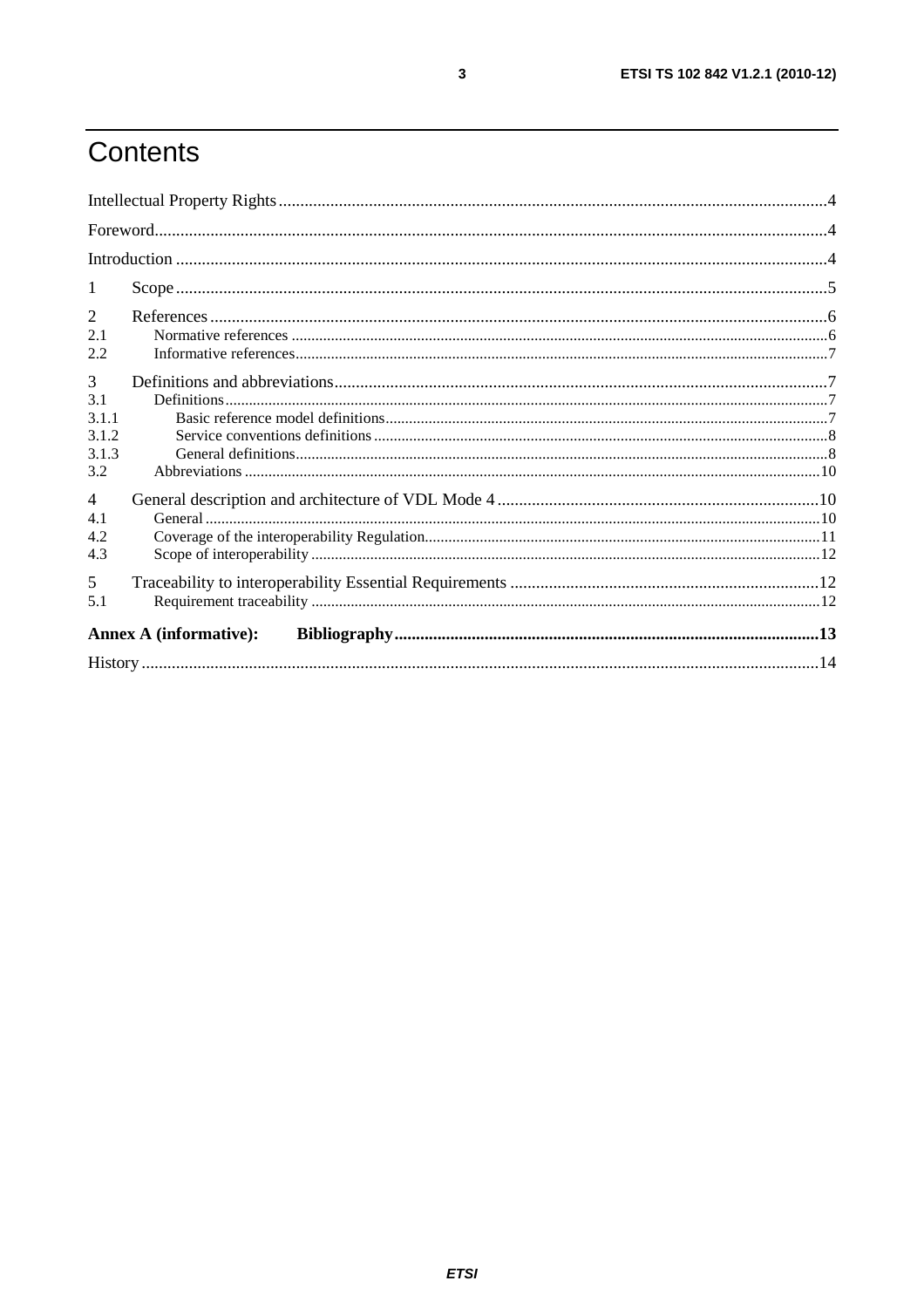## Intellectual Property Rights

IPRs essential or potentially essential to the present document may have been declared to ETSI. The information pertaining to these essential IPRs, if any, is publicly available for **ETSI members and non-members**, and can be found in ETSI SR 000 314: *"Intellectual Property Rights (IPRs); Essential, or potentially Essential, IPRs notified to ETSI in respect of ETSI standards"*, which is available from the ETSI Secretariat. Latest updates are available on the ETSI Web server ([http://webapp.etsi.org/IPR/home.asp\)](http://webapp.etsi.org/IPR/home.asp).

Pursuant to the ETSI IPR Policy, no investigation, including IPR searches, has been carried out by ETSI. No guarantee can be given as to the existence of other IPRs not referenced in ETSI SR 000 314 (or the updates on the ETSI Web server) which are, or may be, or may become, essential to the present document.

### Foreword

This Technical Specification (TS) has been produced by ETSI Technical Committee Aeronautics (AERO).

The present document is accompanied by an equivalent ground-based standard, EN 301 842-1 [i.5], EN 301 842-2 [i.6], EN 301 842-3 [i.7], EN 301 842-4 [i.8] and TS 101 535 [i.9], covering the VHF air-ground Data Link (VDL) Mode 4 radio equipment; Technical characteristics and methods of measurement for ground-based equipment.

NOTE: Minimum Operational Performance Specifications (MOPS) are also being developed for VDL Mode 4. EUROCAE have previously published Interim MOPS for VDL Mode 4 [7] which are a sub-set of EN 302 842-1 [3], parts 2 [4], 3 [5] and 4 [6]. EN 302 842-1 [3] parts 2 [4], 3 [5] and 4 [6] complies with the requirements of CEC Mandate M/318 [i.10].

### Introduction

The present document states the technical specifications for Very High Frequency (VHF) Digital Link (VDL) Mode 4 aeronautical mobile (airborne) radio transmitters, transceivers and receivers for air-ground and air-air communications operating in the VHF band, using Gaussian Filtered Frequency Shift Keying (GFSK) modulation with 25 kHz channel spacing and capable of tuning to any of the 25 kHz channels from 118,000 MHz to 136,975 MHz as defined in ICAO VDL SARPs [2].

The present document may be used to produce tests for the assessment of the performance of the equipment. The performance of the equipment submitted for type testing should be representative of the performance of the corresponding production model.

The present document has been written on the assumption that:

- the type test measurements will be performed only once, in an accredited test laboratory, and the measurements will be accepted by the various authorities in order to grant type approval;
- if equipment available on the market is required to be checked it may be tested in accordance with the methods of measurement specified in the present document or a documented alternative approved by the certifying authority;
- equipment complies with EN 302 842-1 [3].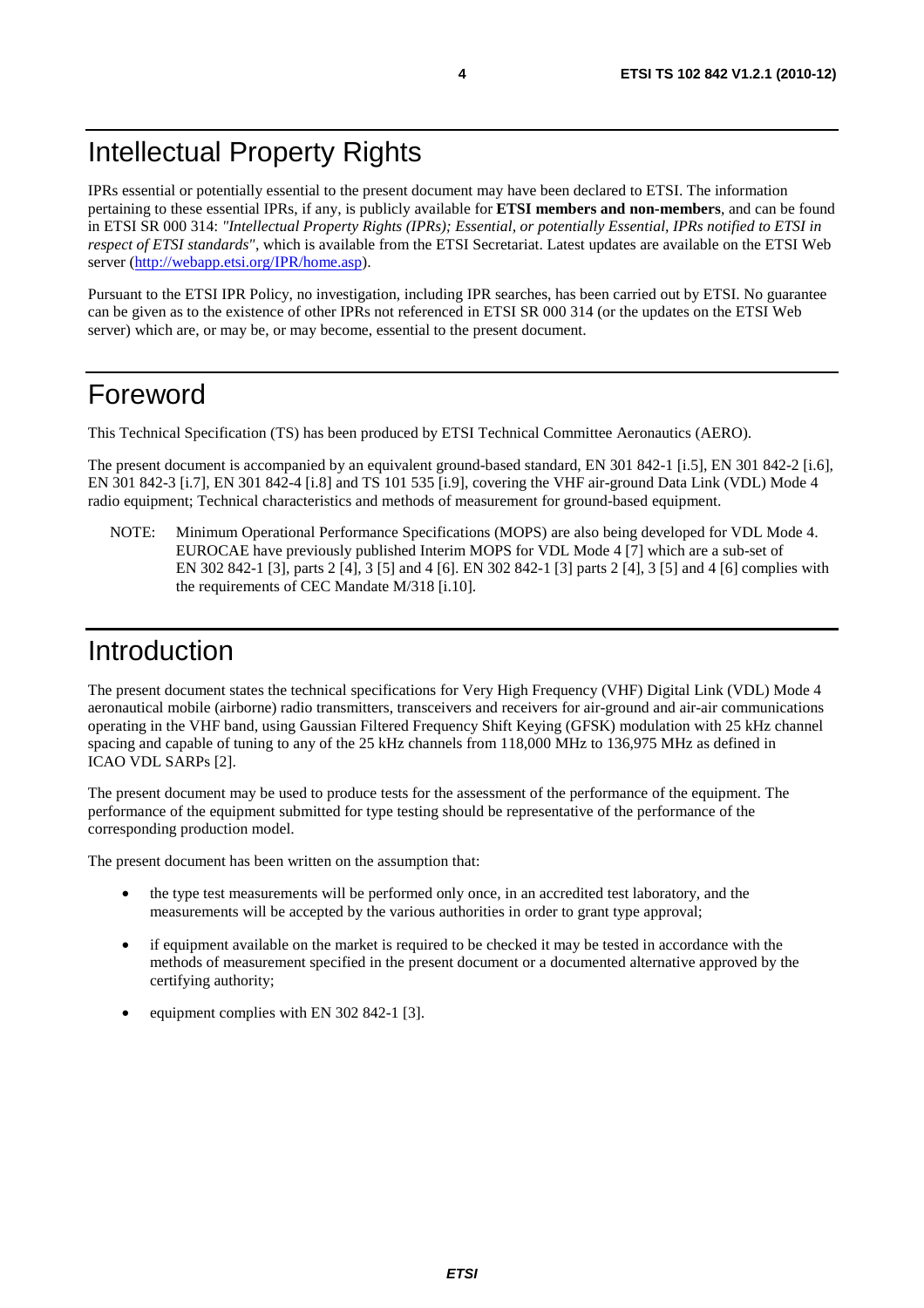### 1 Scope

The present document applies to the following radio equipment types:

• Very High Frequency (VHF) Digital Link (VDL) Mode 4 aeronautical mobile (airborne) radio transmitters, transceivers and receivers for air-ground and air-air communications operating in the VHF band, using Gaussian Filtered Frequency Shift Keying (GFSK) modulation with 25 kHz channel spacing and capable of tuning to any of the 25 kHz channels from 118,000 MHz to 136,975 MHz as defined in ICAO VDL SARPs [2].

The present document provides part 5 of the technical specifications.

The present document is designed to ensure that equipment certified to it will be compatible with the relevant ICAO VHF Digital Link (VDL) Standards and Recommended Practices (SARPs) [2] and VDL Mode 4 Technical Manual (TM) [1].

Manufacturers should note that in future the tuning range for the transmitter may also cover any 25 kHz channel from 112,000 MHz to 117,975 MHz and the receiver(s) may cover any 25 kHz channel from 108,000 MHz to 117,975 MHz.

The present document applies to "aeronautical mobile (airborne and in some cases ground vehicles)" equipment which will hereinafter be referred to as "mobile" equipment.

The present document does not give a presumption of conformity related to maintenance requirements, safety, civil/military coordination or environmental constraints.

NOTE: For these ERs, please refer to the Air Navigation Service Provider (ANSP) procedures.

The scope of the present document is limited to mobile stations. The equivalent technical specification for ground stations is EN 301 842-1 [i.5], EN 301 842-2 [i.6], EN 301 842-3 [i.7], EN 301 842-4 [i.8] and TS 101 535 [i.9].

The VDL Mode 4 system provides digital communication exchanges between aircraft and ground-based systems and other aircraft supporting surveillance and communication applications. The supported modes of communication include:

- broadcast and point-to-point communication;
- broadcast services including Automatic Dependent Surveillance Broadcast (ADS-B), Traffic Information Service - Broadcast (TIS-B) and Flight Information Service - Broadcast (FIS-B) capabilities;
- air-air and ground-air services;
- operation without ground infrastructure.

The present document is derived from the specifications:

- VDL Mode 4 standards produced under the auspices of the International Civil Aviation Organization (ICAO) [1] and [2].
- Other relevant standards as defined in clause 2.

It is envisaged that manufacturers may provide equipment supporting:

- broadcast services only;
- point-to-point services only;
- both broadcast and point-to-point services.

The present document includes:

- clause 2 provides references to relevant documents;
- clause 3 provides general definitions, abbreviations and symbols used;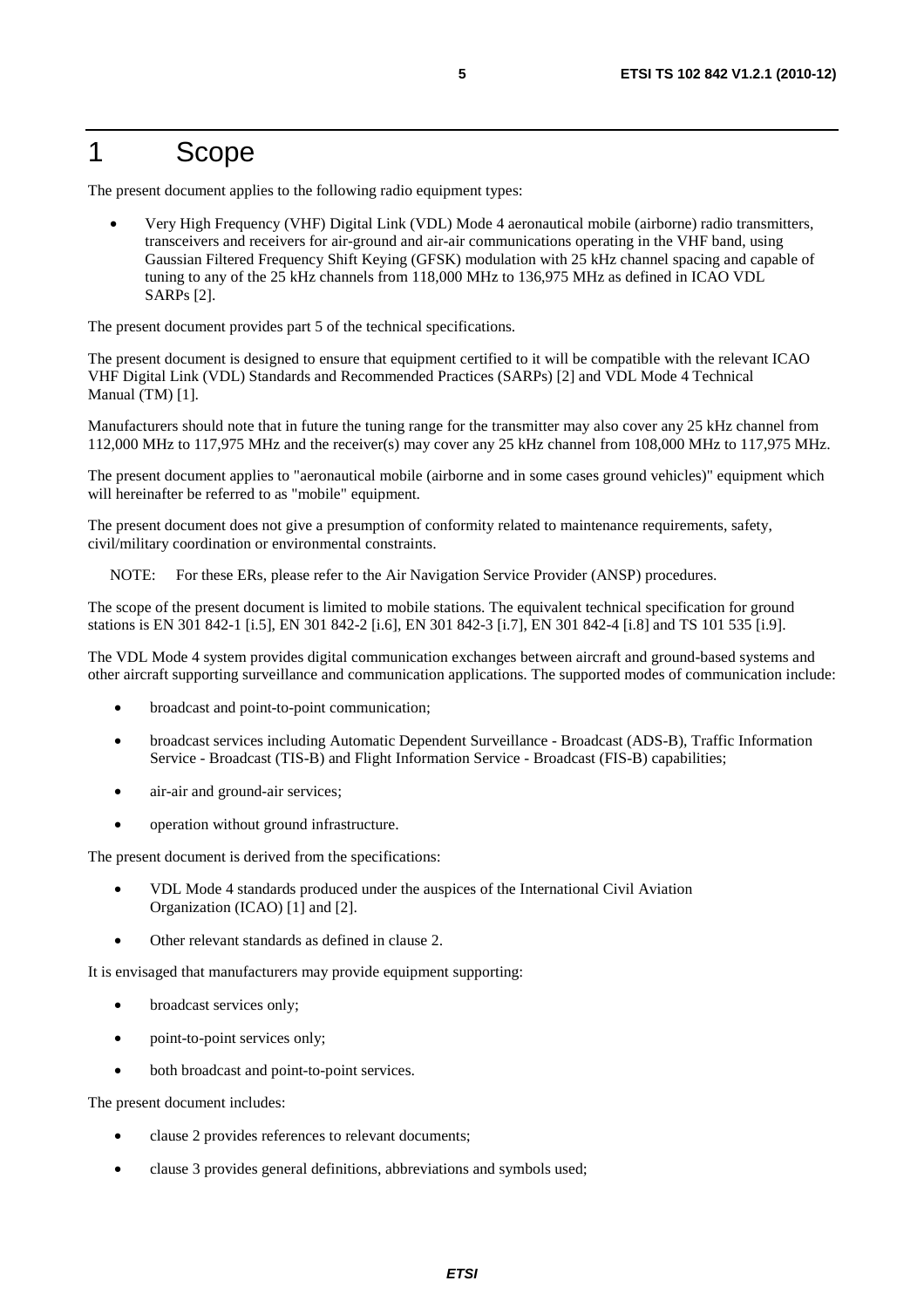- clause 4 refers to a general description and architecture of VDL Mode 4 contained in EN 302 842-2 [4];
- clause 5 provides tables tracing technical requirements specifications applicable to the interoperability Regulation [i.3];
- annex A provides a Bibliography;
- a document history.

#### **Mandating and Recommendation Phrases**

a) **"Shall"**

The use of the word "Shall" indicates a mandated criterion; i.e. compliance with the particular procedure or specification is mandatory and no alternative may be applied.

b) **"Should"**

The use of the word "Should" (and phrases such as "It is recommended that...", etc.) indicate that though the procedure or criterion is regarded as the preferred option, alternative procedures, specifications or criteria may be applied, provided that the manufacturer, installer or tester can provide information or data to adequately support and justify the alternative.

## 2 References

References are either specific (identified by date of publication and/or edition number or version number) or non-specific. For specific references, only the cited version applies. For non-specific references, the latest version of the reference document (including any amendments) applies.

Referenced documents which are not found to be publicly available in the expected location might be found at [http://docbox.etsi.org/Reference.](http://docbox.etsi.org/Reference)

NOTE: While any hyperlinks included in this clause were valid at the time of publication ETSI cannot guarantee their long term validity.

#### 2.1 Normative references

The following referenced documents are necessary for the application of the present document.

| $[1]$             | ICAO Doc. 9816 - AN/448 (First Edition 2004): "Manual on VHF Digital Link (VDL) Mode 4,<br>Part 2, Detailed Technical Specifications".                                                                                                                        |
|-------------------|---------------------------------------------------------------------------------------------------------------------------------------------------------------------------------------------------------------------------------------------------------------|
| $\lceil 2 \rceil$ | ICAO Annex 10 to the Convention on International Civil Aviation: "Aeronautical<br>Telecommunications, Volume III: Communication Systems, Part I: Digital Data Communication<br>Systems, Chapter 6".                                                           |
| $\lceil 3 \rceil$ | ETSI EN 302 842-1 (V1.2.2): "VHF air-ground and air-air Digital Link (VDL) Mode 4 radio<br>equipment; Technical characteristics and methods of measurement for aeronautical mobile<br>(airborne) equipment; Part 1: Physical layer".                          |
| [4]               | ETSI EN 302 842-2 (V1.3.1): "VHF air-ground and air-air Digital Link (VDL) Mode 4 radio<br>equipment; Technical characteristics and methods of measurement for aeronautical mobile<br>(airborne) equipment; Part 2: General description and data link layer". |
| $\lceil 5 \rceil$ | ETSI EN 302 842-3 (V1.3.1): "VHF air-ground and air-air Digital Link (VDL) Mode 4 radio<br>equipment; Technical characteristics and methods of measurement for aeronautical mobile<br>(airborne) equipment; Part 3: Additional broadcast aspects".            |
| [6]               | ETSI EN 302 842-4 (V1.2.2): "VHF air-ground and air-air Digital Link (VDL) Mode 4 radio<br>equipment; Technical characteristics and methods of measurement for aeronautical mobile<br>(airborne) equipment; Part 4: Point-to-point functions".                |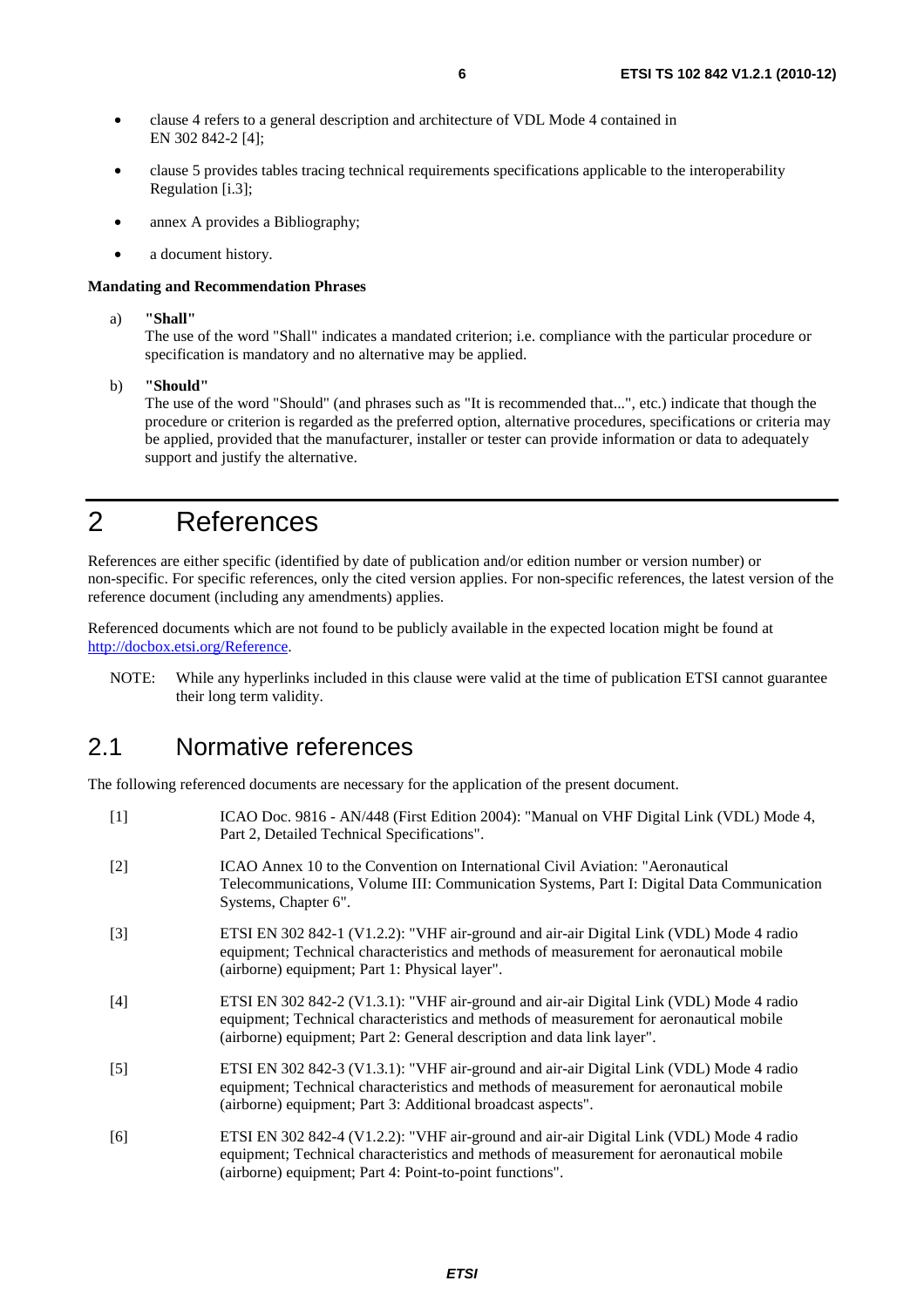### 2.2 Informative references

The following referenced documents are not necessary for the application of the present document but they assist the user with regard to a particular subject area.

| [i.1]   | ISO/IEC 7498-1 (1994): "Information technology - Open Systems Interconnection - Basic<br>Reference Model: The Basic Model".                                                                                                                                                      |
|---------|----------------------------------------------------------------------------------------------------------------------------------------------------------------------------------------------------------------------------------------------------------------------------------|
| $[1.2]$ | ISO/IEC 10731 (1994): "Information technology - Open Systems Interconnection - Basic<br>Reference Model - Conventions for the definition of OSI services".                                                                                                                       |
| $[i.3]$ | Regulation (EC) No 552/2004 of the European Parliament and of the Council of 10 March 2004 on<br>the interoperability of the European Air Traffic Management network (the interoperability<br>Regulation), OJ L 96, 31.03.2004 as amended by Regulation (EC) No 1070/2009.       |
| $[1.4]$ | Commission Regulation (EC) No 2150/2005 of 23 December 2005 laying down common rules for<br>the flexible use of airspace.                                                                                                                                                        |
| $[1.5]$ | ETSI EN 301 842-1 (V.1.3.2): "VHF air-ground Digital Link (VDL) Mode 4 radio equipment;<br>Technical characteristics and methods of measurement for ground-based equipment; Part 1: EN for<br>ground equipment".                                                                 |
| $[1.6]$ | ETSI EN 301 842-2 (V.1.6.1): "VHF air-ground Digital Link (VDL) Mode 4 radio equipment;<br>Technical characteristics and methods of measurement for ground-based equipment;<br>Part 2: General description and data link layer".                                                 |
| $[1.7]$ | ETSI EN 301 842-3 (V.1.3.1): "VHF air-ground Digital Link (VDL) Mode 4 radio equipment;<br>Technical characteristics and methods of measurement for ground-based equipment;<br>Part 3: Additional broadcast aspects".                                                            |
| [i.8]   | ETSI EN 301 842-4 (V.1.2.2): "Electromagnetic compatibility and Radio spectrum Matters<br>(ERM); VHF air-ground Digital Link (VDL) Mode 4 radio equipment; Technical characteristics<br>and methods of measurement for ground-based equipment Part 4: Point-to-point functions". |
| [i.9]   | ETSI TS 101 535: "VHF air-ground Digital Link (VDL) Mode 4 radio equipment; Technical<br>characteristics and methods of measurement for ground-based equipment".                                                                                                                 |
| [i.10]  | CEC Mandate M/318: "Mandate to CEN/CENELEC/ETSI for standardization in the field of air<br>traffic management systems and Gallileo local components".                                                                                                                            |

## 3 Definitions and abbreviations

### 3.1 Definitions

#### 3.1.1 Basic reference model definitions

The present document is based on the concepts developed in the open systems interconnect basic reference model and makes use of the following terms defined in ISO/IEC 7498-1 [i.1]:

- layer;
- sublayer;
- entity;
- service;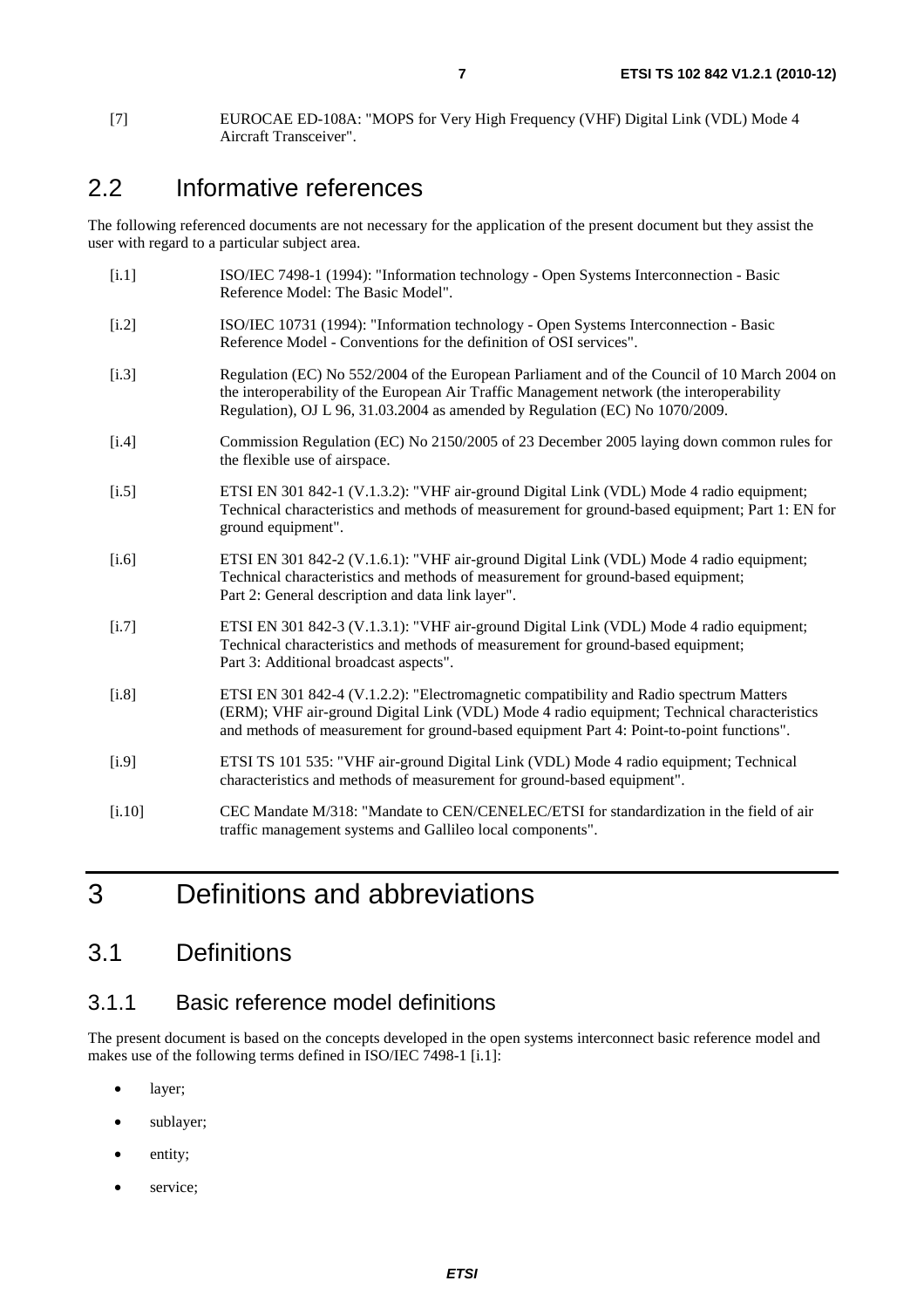- service access point;
- service data unit:
- physical layer;
- data link layer.

#### 3.1.2 Service conventions definitions

The present document makes use of the following terms defined in ISO/IEC 10731 [i.2]:

- service provider;
- service user;
- service primitive;
- request;
- indication;
- confirm.

#### 3.1.3 General definitions

For the purposes of the present document, the terms and definitions given in EN 302 842-1 [3], EN 302 842-2 [4] and the following apply:

**Aeronautical Mobile Service (AMS):** mobile service between aeronautical stations and aircraft stations, or between aircraft stations, in which survival craft stations may participate

**Automatic Dependent Surveillance - Broadcast (ADS-B):** surveillance application transmitting parameters, such as position, track and ground speed, via a broadcast mode data link for use by any air and ground users requiring it

NOTE: ADS-B is a surveillance service based on aircraft self-determination of position/velocity/time and automatic, periodic or random, broadcast of this information along with auxiliary data such as aircraft identity (ID), communications control parameters, etc. ADS-B is intended to support multiple high-level applications and associated services such as cockpit display of traffic information, traffic alert and collision avoidance functionality, enhanced traffic management in the air and on the ground, search and rescue support and others.

**Data Link Service (DLS) sublayer:** sublayer that resides above the VDL Mode 4 Specific Services (VSS) and the MAC sublayers

NOTE: The data link service (DLS) manages the transmit queue, creates and destroys data link entities (DLEs) for connection-oriented communications, provides facilities for the link management entity (LME) to manage the DLS, and provides facilities for connection-less communications.

**DLS system:** VDL system that implements the DLS and subnetwork protocols to carry Aeronautical Telecommunication Network (ATN) or other packets

**environmental profile:** range of environmental conditions under which equipment within the scope of the present document is required to comply with the provisions of the present document

**equipment:** constituent parts of the VDL Mode 4 system

**ground base station:** aeronautical station equipment, in the aeronautical mobile service, for use with an external antenna and intended for use at a fixed location

**ground station co-ordination:** co-ordination of transmissions from two or more ground stations using the UTC-minute time frame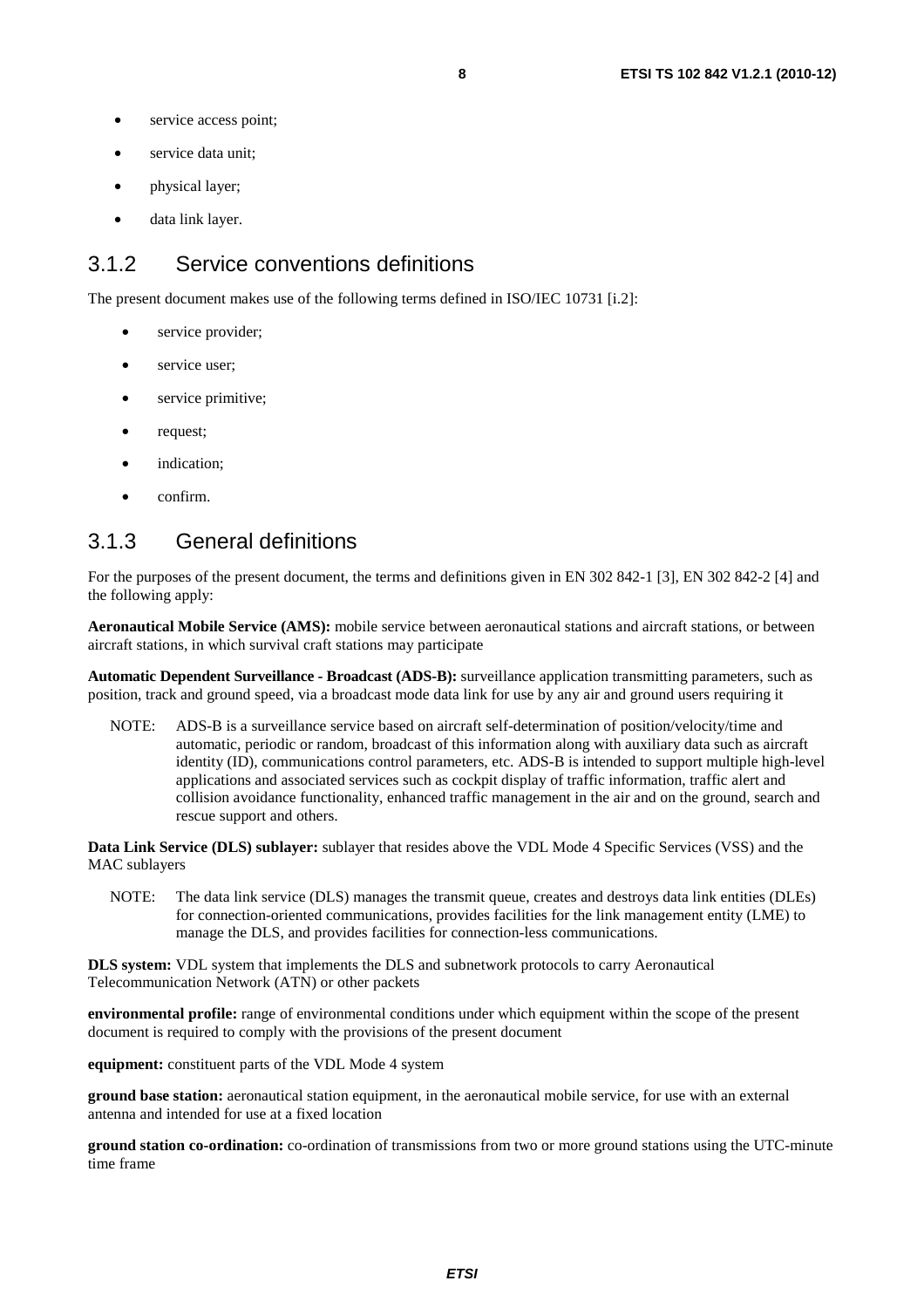**link:** connects a mobile DLE and a ground DLE and is uniquely specified by the combination of mobile DLS address and the ground DLS address

NOTE: A different subnetwork entity resides above every link endpoint.

**link establishment:** process by which two stations discover each other, determine to communicate with each other, decide upon the communication parameters, create a link and initialize its state before beginning communications

**link layer:** layer that lies immediately above the physical layer in the Open Systems Interconnection protocol model

NOTE: The link layer provides for the reliable transfer of information across the physical media. It is subdivided into the data link sublayer and the media access control sublayer.

**Link Management Entity (LME):** protocol state machine capable of acquiring, establishing, and maintaining a connection to a single peer system

NOTE: An LME establishes data link and subnetwork connections, "hands-off" those connections, and manages the media access control sublayer and physical layer. An aircraft LME tracks how well it can communicate with the ground stations of a single ground system. An aircraft VDL management entity (VME) instantiates an LME for each ground station that it monitors. Similarly, the ground VME instantiates an LME for each aircraft that it monitors. An LME is deleted when communication with the peer system is no longer viable.

**Media Access Control (MAC):** sublayer that acquires the data path and controls the movement of bits over the data path

**mobile:** radio equipment designed for installation into vehicles

**physical layer:** lowest level layer in the Open Systems Interconnection (OSI) protocol model

NOTE: The physical layer is concerned with only the transmission of binary information over the physical medium (e.g. VHF radio).

**primary time source:** normal operation timing mode in which a VDL Mode 4 station maintains time synchronization to Universal Co-ordinated Time (UTC) second to within a two-sigma value of 400 ns

**station:** VDL Mode 4 Specific Services (VSS)-capable entity

NOTE: A station may be either a mobile station or a ground station. A station is a physical entity that transmits and receives bursts over the RF interface (either air/ground (A/G) or air-to-air (A/A)) and comprises, at a minimum: a physical layer, media access control sublayer, and a unique VSS address. A station which is also a DLS station has the same address.

**subnetwork layer:** layer that establishes, manages, and terminates connections across a subnetwork

**synchronization burst (or "sync" burst):** VDL Mode 4 burst which announces, as a minimum, existence and position

NOTE: Ground stations announce existence, position, and the current time. Mobile stations lacking timing information can then derive the slot structure from ground synchronization bursts. Mobile stations lacking position information can derive position from both mobile and ground synchronization bursts. This periodic information is used in various ways including ADS-B, secondary navigation, and simplifying the LME algorithms.

**VDL Mode 4:** VHF data link using a Gaussian Filtered Frequency Shift Keying modulation scheme and self-organizing time division multiple access

**VDL Mode 4 Specific Services (VSS) sublayer:** sublayer that resides above the MAC sublayer and provides VDL Mode 4 specific access protocols including reserved, random and fixed protocols

**VDL Mode 4 station:** physical entity that transmits and receives VDL Mode 4 bursts over the RF interface (either A/G or air-to-air (A/A)) and comprises, as a minimum: a physical layer, Media Access Control sublayer and a VSS sublayer

NOTE: A VDL Mode 4 station may either be a mobile VDL Mode 4 station or a ground VDL Mode 4 station.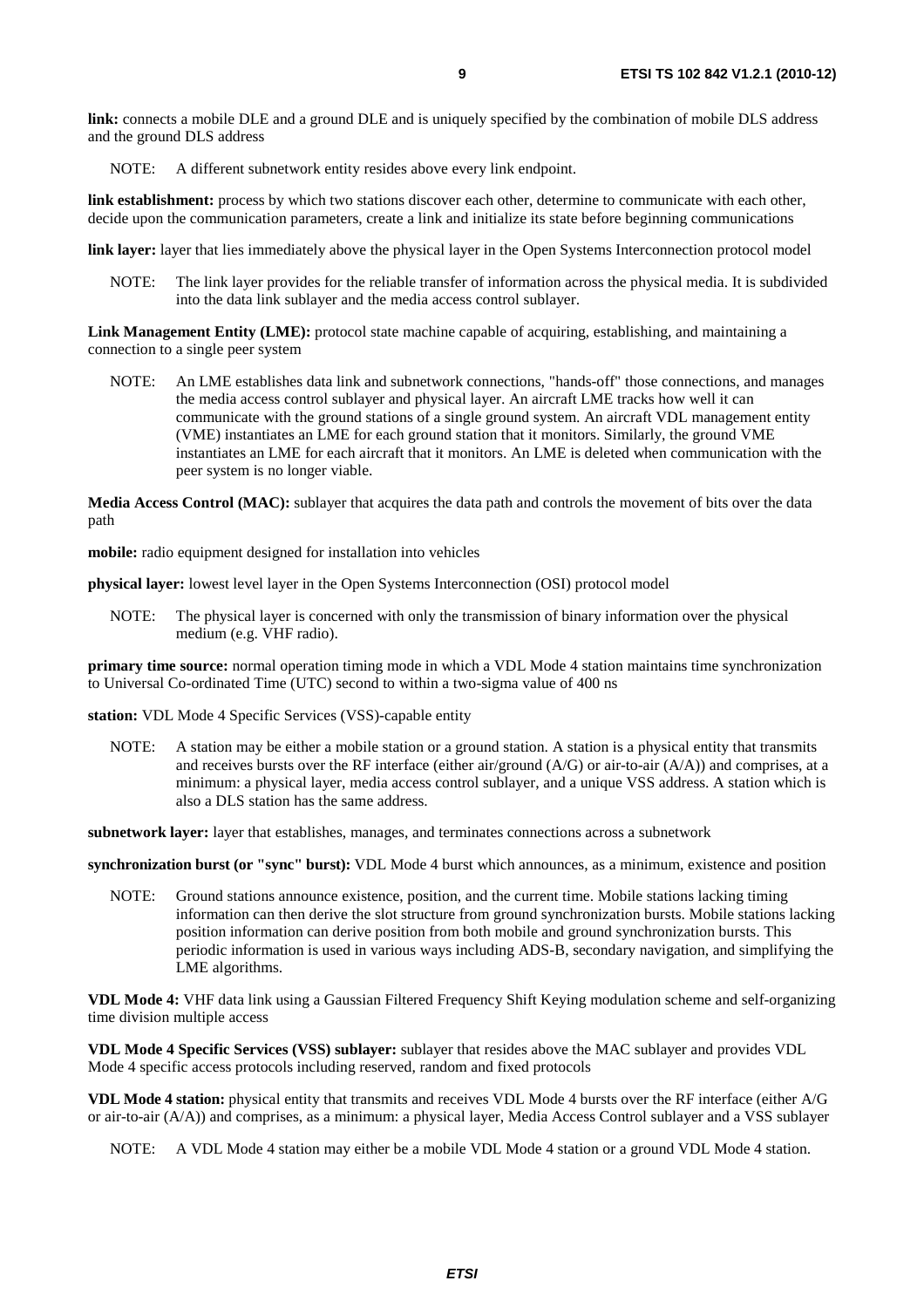**VSS user:** user of the VDL Mode 4 Specific Services

NOTE: The VSS user could be higher layers in the VDL Mode 4 Technical Manual or an external application using VDL Mode 4.

#### 3.2 Abbreviations

For the purposes of the present document, the following abbreviations apply:

| A/A         | Air-to-air                                     |
|-------------|------------------------------------------------|
| A/G         | Air-to-Ground                                  |
| $ADS-B$     | Automatic Dependent Surveillance - Broadcast   |
| AMS         | Aeronautical Mobile Service                    |
| <b>ANSP</b> | Air Navigation Service Provider                |
| <b>ATN</b>  | <b>Aeronautical Telecommunication Network</b>  |
| <b>DLE</b>  | Data Link Entity                               |
| <b>DLS</b>  | Data Link Service                              |
| $FIS-B$     | <b>Flight Information Service - Broadcast</b>  |
| <b>GFSK</b> | Gaussian Filtered Frequency Shift Keying       |
| <b>ICAO</b> | International Civil Aviation Organization      |
| ID          | <b>IDentity</b>                                |
| <b>ISO</b>  | International Organization for Standardization |
| <b>LME</b>  | <b>Link Management Entity</b>                  |
| <b>MAC</b>  | Media Access Control                           |
| <b>MOPS</b> | Minimum Operational Performance Specifications |
| OSI         | Open Systems Interconnection                   |
| TIS-B       | <b>Traffic Information Service - Broadcast</b> |
| <b>UTC</b>  | Universal Co-ordinated Time                    |
| <b>VDL</b>  | <b>VHF Digital Link</b>                        |
| VDLM4       | VHF Digital Link Mode 4                        |
| <b>VHF</b>  | Very High Frequency                            |
| <b>VME</b>  | <b>VDL Management Entity</b>                   |
| <b>VSS</b>  | VDL Mode 4 Specific Services                   |
|             |                                                |

## 4 General description and architecture of VDL Mode 4

#### 4.1 General

A description of VDL Mode 4, the communication services provided, the equipment classes, the structure of the standards material and guidance on equipment performance verification is provided in EN 302 842-2 [4], clause 4.

In most respects, the VDL Mode 4 mobile station follows the provisions of the ICAO standards material for VDL Mode 4. Within the ICAO standard, there are some requirements that apply explicitly only to ground stations. These are addressed in the accompanying documents EN 301 842-1 [i.5], EN 301 842-2 [i.6], EN 301 842-3 [i.7], EN 301 842-4 [i.8].

A number of other requirements will also not apply because of the assumed services provided by the mobile station.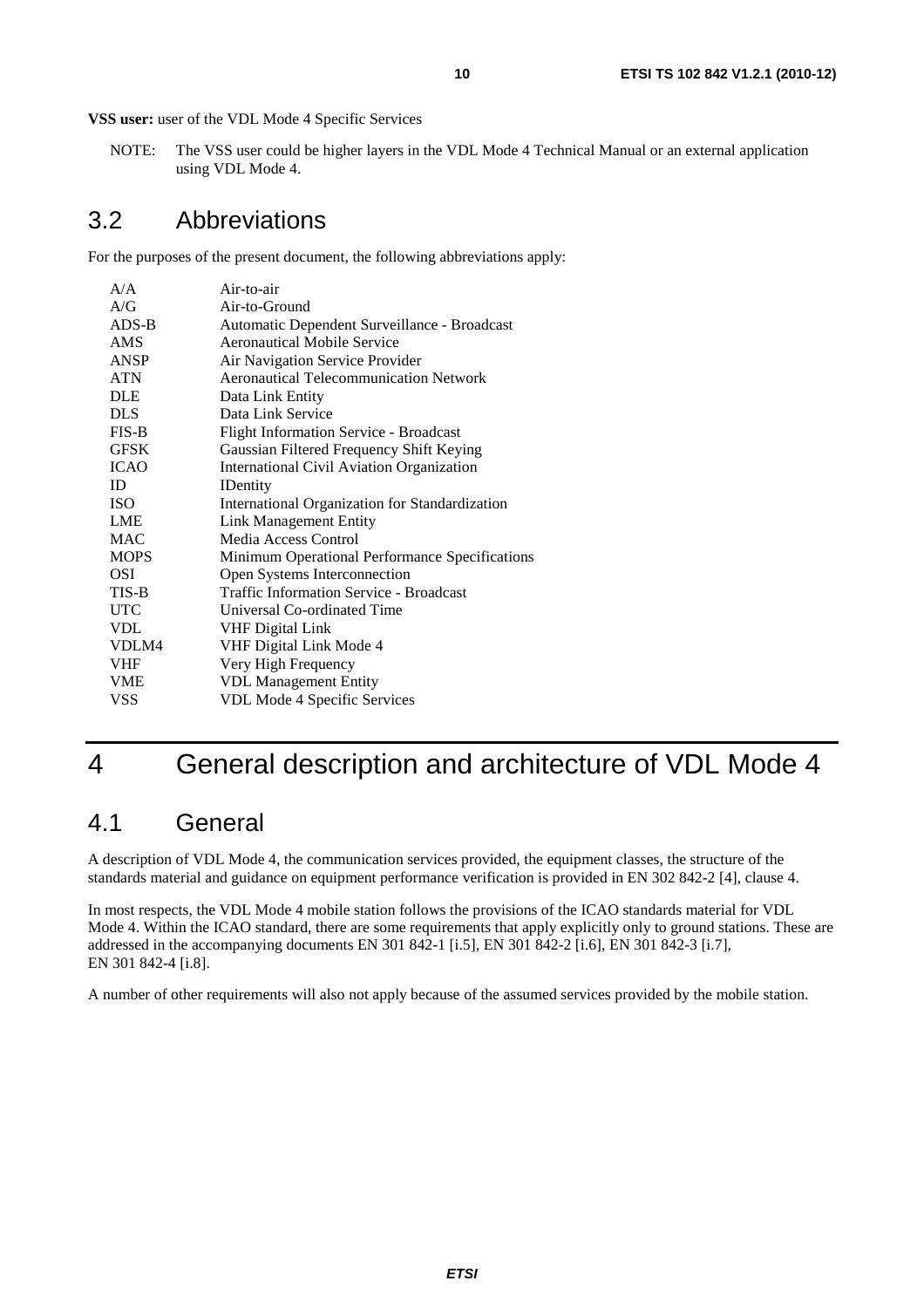### 4.2 Coverage of the interoperability Regulation

Table 4.1 indicates which of the essential requirements in the interoperability Regulation [i.3] are considered in the present document.

#### **Table 4.1: Coverage of the interoperability Regulation**

**11**

| <b>Essential requirements Part A: General requirements</b> |                                                                                                            |                                                             |                     |                                                                                                                                                                                                                                                                                                                                                                                                                                                                                                                                     |
|------------------------------------------------------------|------------------------------------------------------------------------------------------------------------|-------------------------------------------------------------|---------------------|-------------------------------------------------------------------------------------------------------------------------------------------------------------------------------------------------------------------------------------------------------------------------------------------------------------------------------------------------------------------------------------------------------------------------------------------------------------------------------------------------------------------------------------|
| No.                                                        | <b>Title</b>                                                                                               | <b>Constituent level</b>                                    | <b>System level</b> | <b>Explanation</b>                                                                                                                                                                                                                                                                                                                                                                                                                                                                                                                  |
| A <sub>1</sub>                                             | Seamless operation                                                                                         | <b>Part covered</b>                                         | N/A                 | System requirements are not covered. Requirements relating to                                                                                                                                                                                                                                                                                                                                                                                                                                                                       |
|                                                            |                                                                                                            |                                                             |                     | maintenance and operation are not relevant.                                                                                                                                                                                                                                                                                                                                                                                                                                                                                         |
| A2                                                         | Support for new concepts of operation                                                                      | N/A                                                         | N/A                 | This requirement can only be applied to systems and is not relevant at the<br>constituent level.                                                                                                                                                                                                                                                                                                                                                                                                                                    |
| A3                                                         | Safety                                                                                                     | <b>Part covered</b>                                         | N/A                 | The design and build requirements for airborne constituents are covered.<br>Systems and operations of the EATMN shall achieve agreed high levels of<br>safety. Agreed safety management and reporting methodologies shall be<br>established to achieve this. The systems design, built and maintenance are<br>covered. Using the appropriate and validated procedures, in such a way<br>that the tasks assigned to the control staff are compatible with human<br>capabilities, in both the normal and degraded modes of operation. |
| A4                                                         | Civil-military coordination                                                                                | N/A                                                         | N/A                 |                                                                                                                                                                                                                                                                                                                                                                                                                                                                                                                                     |
| A <sub>5</sub>                                             | <b>Environmental constraints</b>                                                                           | N/A                                                         | N/A                 | This requirement can only be applied to systems and is not relevant at the<br>constituent level.                                                                                                                                                                                                                                                                                                                                                                                                                                    |
| A <sub>6</sub>                                             | Principles governing the logical architecture of systems                                                   | N/A                                                         | N/A                 | This requirement can only be applied to systems and is not relevant at the<br>constituent level.                                                                                                                                                                                                                                                                                                                                                                                                                                    |
| <b>A7</b>                                                  | Principles governing the construction of systems                                                           | N/A                                                         | N/A                 | This requirement can only be applied to systems and is not relevant at the<br>constituent level.                                                                                                                                                                                                                                                                                                                                                                                                                                    |
|                                                            |                                                                                                            | <b>Essential requirements Part B: Specific requirements</b> |                     |                                                                                                                                                                                                                                                                                                                                                                                                                                                                                                                                     |
| B1                                                         | Systems and procedures for airspace management                                                             | N/A                                                         | N/A                 | This requirement can only be applied to systems and is not relevant at the<br>constituent level.                                                                                                                                                                                                                                                                                                                                                                                                                                    |
| B <sub>2</sub>                                             | Systems and procedures for air traffic flow management                                                     | Part covered                                                | N/A                 | The design and build requirements for airborne constituents are covered.                                                                                                                                                                                                                                                                                                                                                                                                                                                            |
| B <sub>3</sub>                                             | Systems and procedures for air traffic services                                                            | N/A                                                         | N/A                 | This requirement can only be applied to systems and is not relevant at the<br>constituent level.                                                                                                                                                                                                                                                                                                                                                                                                                                    |
| <b>B4</b>                                                  | Communications systems and procedures for ground-to-ground,<br>air-to-ground and air-to-air communications | N/A                                                         | N/A                 | This requirement can only be applied to systems and is not relevant at the<br>constituent level.                                                                                                                                                                                                                                                                                                                                                                                                                                    |
| B <sub>5</sub>                                             | Navigation systems and procedures                                                                          | N/A                                                         | N/A                 | This requirement can only be applied to systems and is not relevant at the<br>constituent level.                                                                                                                                                                                                                                                                                                                                                                                                                                    |
| B <sub>6</sub>                                             | Surveillance systems and procedures                                                                        | N/A                                                         | N/A                 | This requirement can only be applied to systems and is not relevant at the<br>constituent level.                                                                                                                                                                                                                                                                                                                                                                                                                                    |
| $\overline{B7}$                                            | Systems and procedures for aeronautical information services                                               | Covered                                                     | N/A                 | Provision of information and the standards governing its format and content<br>are relevant for constituents are covered.                                                                                                                                                                                                                                                                                                                                                                                                           |
| B <sub>8</sub>                                             | Systems and procedures for the use of meteorological<br>information                                        | N/A                                                         | N/A                 | This requirement can only be applied to systems and is not relevant at the<br>constituent level.                                                                                                                                                                                                                                                                                                                                                                                                                                    |

NOTE: Software Assurance Level (SWAL) is out of the scope of the present document.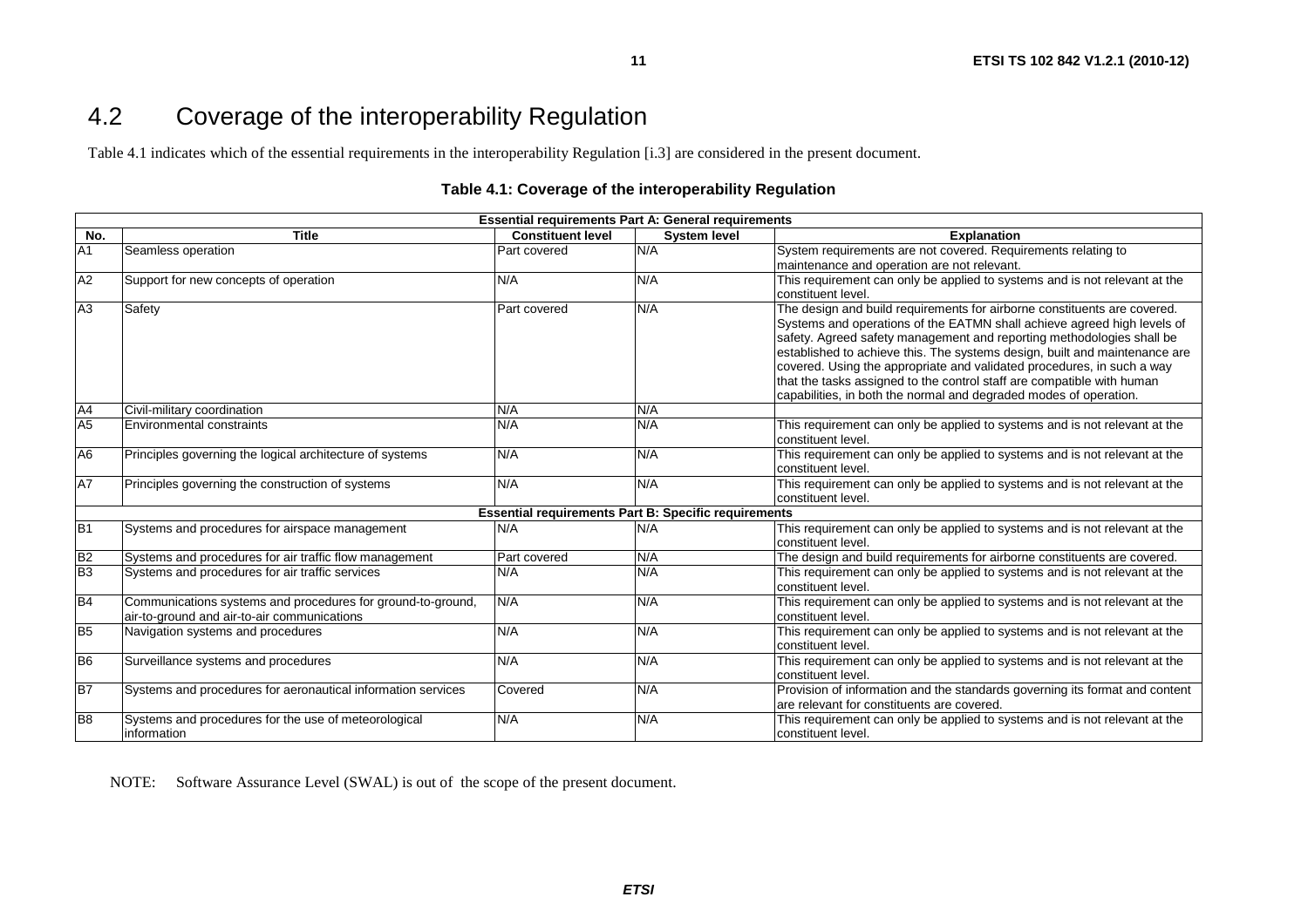### 4.3 Scope of interoperability

It is only possible to trace the constituent parts of the VDL Mode 4 airborne equipment with the interoperability Regulation. System-level configurations are outside the scope of the present document, as they are not manufacturer-specific.

## 5 Traceability to interoperability Essential **Requirements**

### 5.1 Requirement traceability

EC 552/2004 [i.3] has been examined by ETSI TC AERO and the VDLM4 ground station equipment shows compliance with the requirements stated in the present document.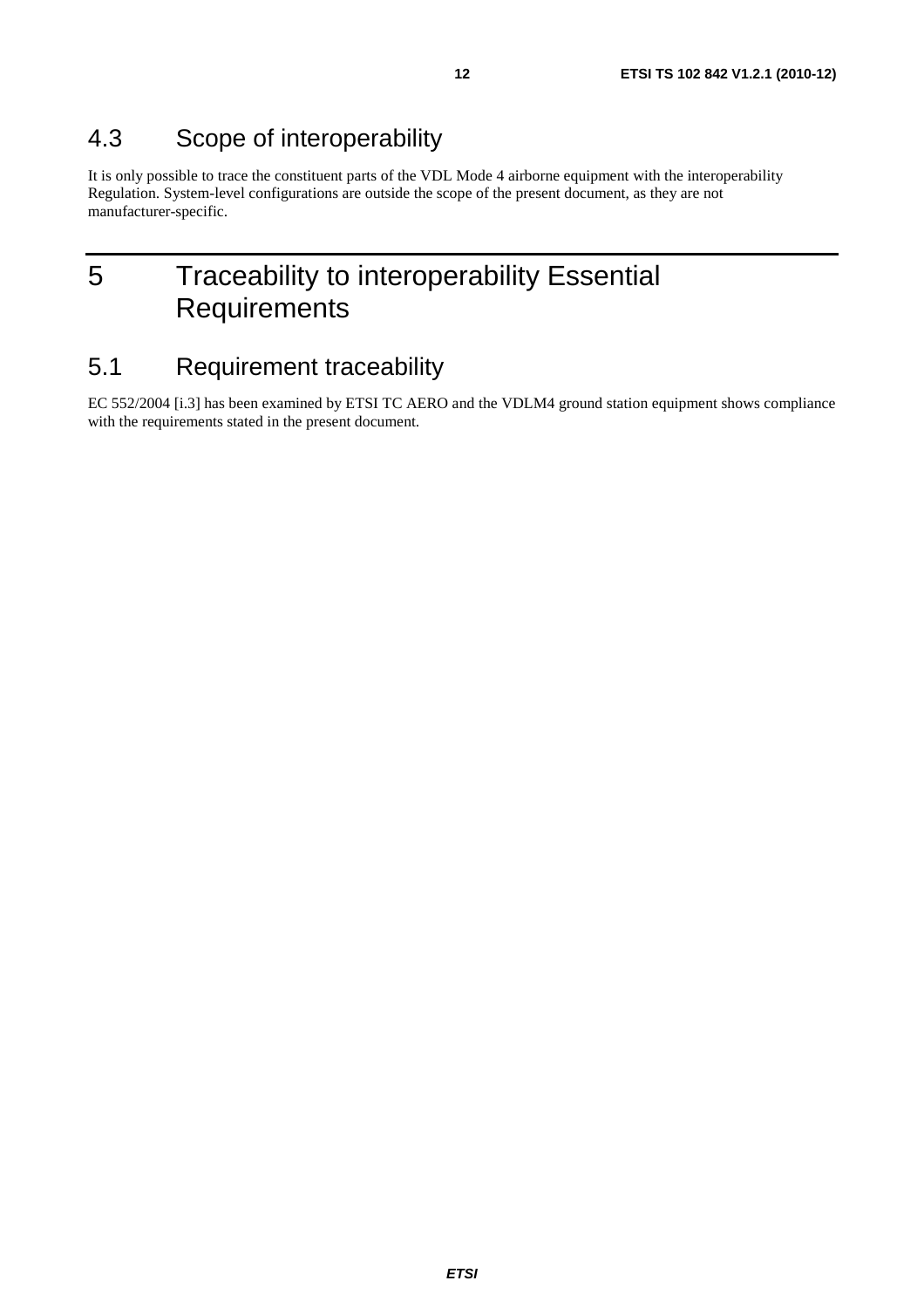## Annex A (informative): Bibliography

- EUROCAE ED-78A: "Guidelines for approval of the provision and use of ATS supported by data communications".
- ETSI EN 301 489-22 (V1.3.1): "Electromagnetic compatibility and Radio spectrum Matters (ERM); ElectroMagnetic Compatibility (EMC) standard for radio equipment and services; Part 22: Specific conditions for ground based VHF aeronautical mobile and fixed radio equipment".